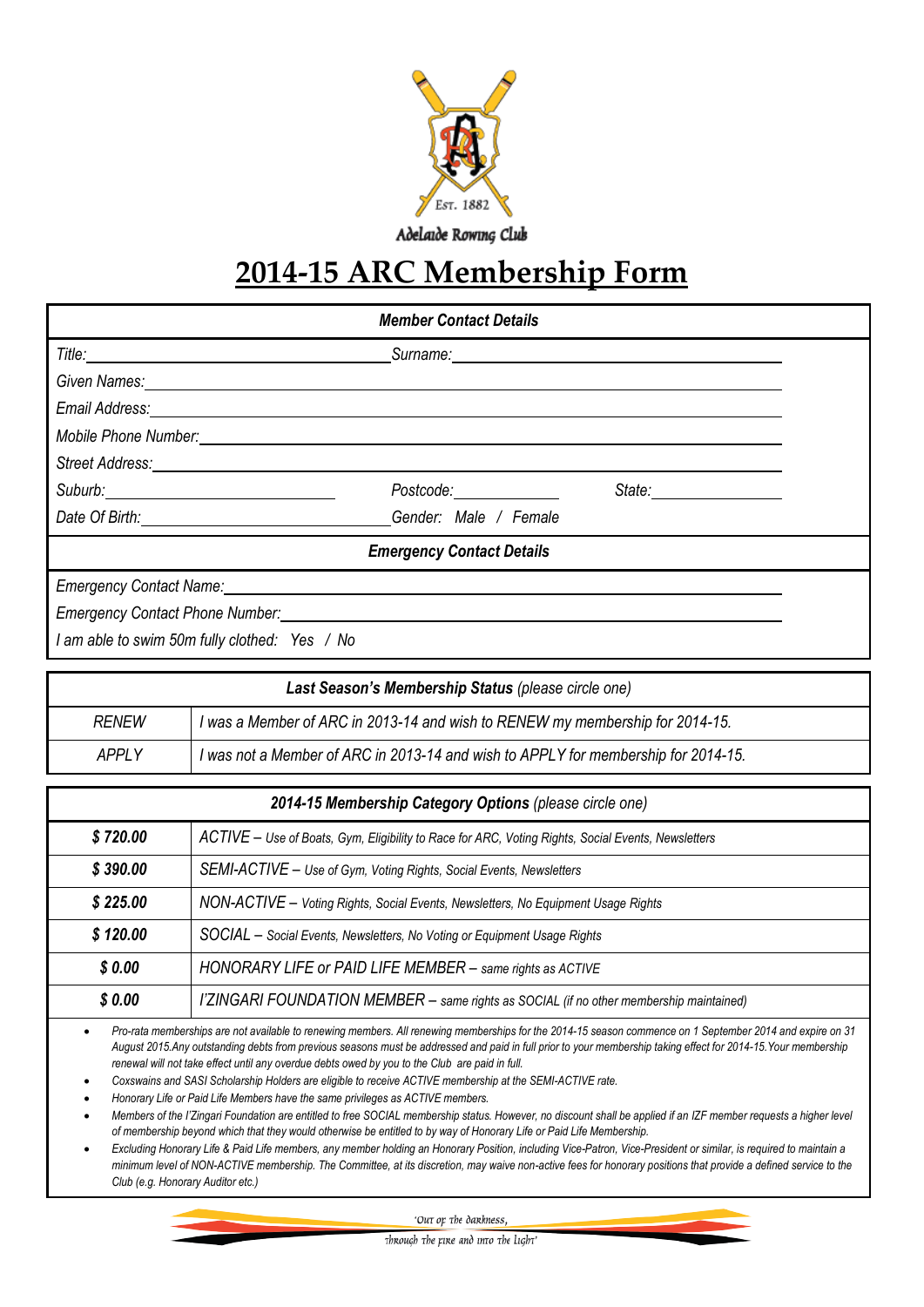

| <b>RowingSA Registration Options (please circle one)</b> |                                                                                                                                                                      |
|----------------------------------------------------------|----------------------------------------------------------------------------------------------------------------------------------------------------------------------|
| \$220.00                                                 | FULL SEASON (1 July 2014 – 30 June 2015)                                                                                                                             |
| \$79.00                                                  | FIRST HALF SEASON (1 July 2014 – 31 December 2015)                                                                                                                   |
| \$150.00                                                 | SECOND HALF SEASON (1 January 2015 - 31 December 2015)                                                                                                               |
| \$85.00                                                  | COXSWAIN ONLY (1 July 2014 - 30 June 2015)                                                                                                                           |
| \$0.00                                                   | <b>NOT REQUIRED</b>                                                                                                                                                  |
|                                                          | DLEASE NOTE: A minimum of 7 days potico is required prior to the close of entries to uparade PeuringSA Peqistration to be able to entered into a particular regattor |

| PLEASE NOTE: A minimum of 7 days notice is required prior to the close of entries to upgrade RowingSA Registration to be able to entered into a particular regatta. |
|---------------------------------------------------------------------------------------------------------------------------------------------------------------------|
|---------------------------------------------------------------------------------------------------------------------------------------------------------------------|

| <b>Private Rack Hire Options (please circle one)</b> |                                                                                                                                                                                                                                                                                |
|------------------------------------------------------|--------------------------------------------------------------------------------------------------------------------------------------------------------------------------------------------------------------------------------------------------------------------------------|
| \$0.00                                               | NOT REQUIRED                                                                                                                                                                                                                                                                   |
| \$220.00                                             | WEST LAKES – MOBILE SCULL RACK                                                                                                                                                                                                                                                 |
| \$330.00                                             | WEST LAKES – ROOF CRADLE or STATIONARY RACK                                                                                                                                                                                                                                    |
| \$220.00                                             | <b>TORRENS - STATIONARY RACK</b>                                                                                                                                                                                                                                               |
|                                                      | PLEASE NOTE: Private Rack Hire is only available to ACTIVE members. SEMI-ACTIVE, NON-ACTIVE or SOCIAL members are ineligible to hire a private boat rack. If requesting<br>private rack hire, a completed 2014-15 Private Rack Hire Agreement must be returned with this form. |

| <b>Payment Options</b> (please circle one option) |                                                                                                                                                             |
|---------------------------------------------------|-------------------------------------------------------------------------------------------------------------------------------------------------------------|
| <b>Option 1</b>                                   | ARC Membership, RowingSA Registration & Private Rack Hire fees to be paid entirely upfront.                                                                 |
| <b>Option 2</b>                                   | The ARC Membership Fee Component may be paid in direct debit instalments. The RowingSA<br>Registration & Private Rack Hire Components must be paid upfront. |

*I understand the Terms & Conditions of Membership at Adelaide Rowing Club.* 

*I commit to adhere to these Terms & Conditions, as well as other Club policies, for the duration of my Membership and understand that my Membership may be terminated in accordance with the ARC Constitution should I fail to do so.*

*I understand that all fees are non-refundable.*

*Signed: Dated: / /* 

*Please complete, scan and email pages 1 and 2 of this form to [secretary@adelaiderowingclub.com.au](mailto:secretary@adelaiderowingclub.com.au)*

'Out op the dankness, Through the rine and into the light'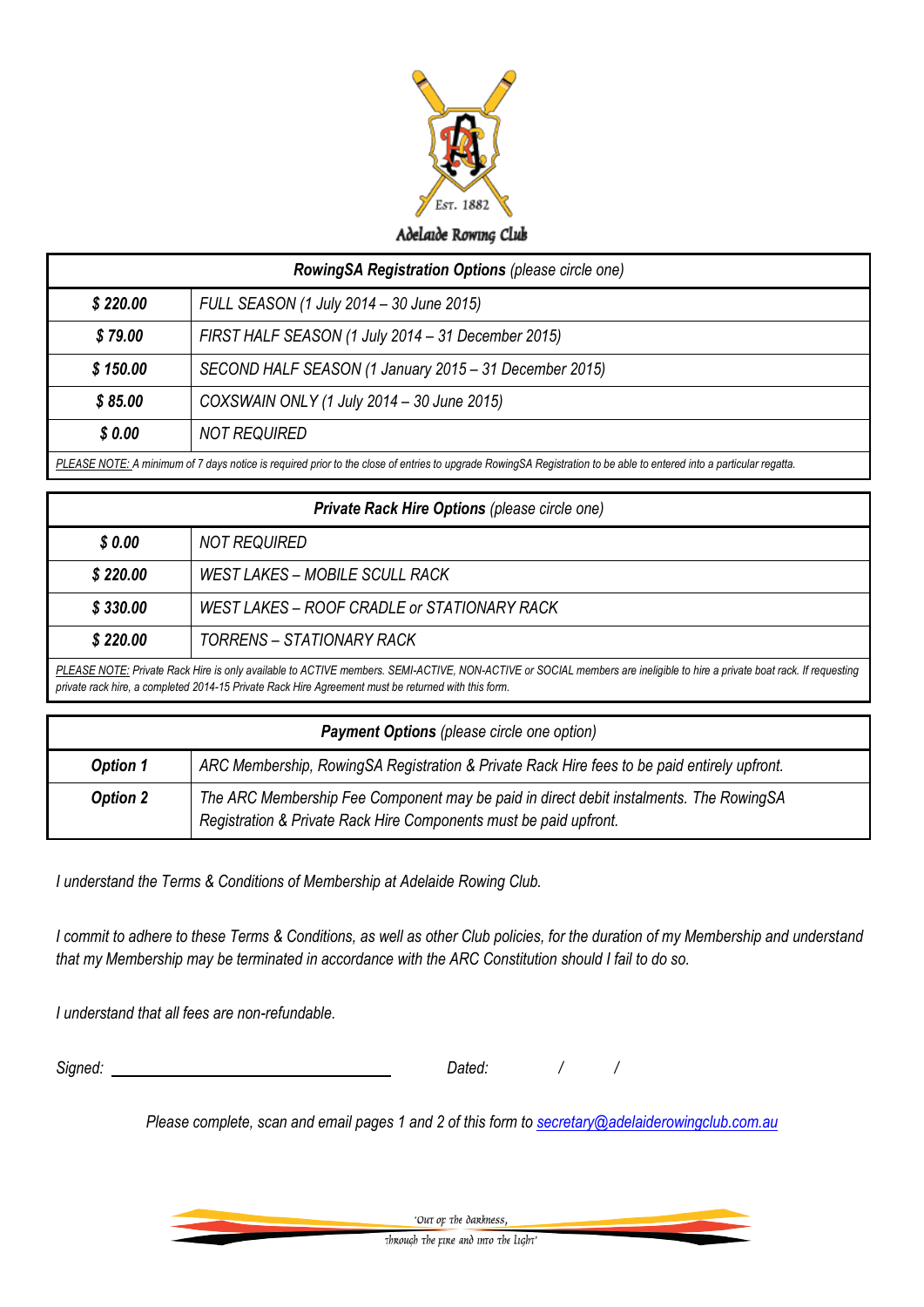

# Adelaide Rowing Club **Payment Process Details**

# **Option 1 – Fully Upfront**

- *1. Complete and return the 2014-15 Membership Renewal form via email to [secretary@adelaiderowingclub.com.au](mailto:secretary@adelaiderowingclub.com.au) together with completed Private Rack Hire Agreement or Boatshed Security Conditions forms (if applicable).*
- *2. You will be emailed an invoice for the total amount due.*
- *3. If you have any outstanding debts from 2013-14, you will also be sent a reminder invoice for these debts.*
- *4. Pay the invoice by the due date in accordance with the instructions on the invoice. Options include online credit card or by internet transfer.*

*Your membership will only be renewed and effective once full payment of all invoices is received, including those for any outstanding debts. Any electronic security pendants in your name will be disabled until full payment is received.*

### **Option 2 – Part Direct Debit / Part Upfront**

- *1. Complete and return the 2014-15 Membership Renewal form via email to [secretary@adelaiderowingclub.com.au](mailto:secretary@adelaiderowingclub.com.au) together with completed Private Rack Hire Agreement or Boatshed Security Conditions forms (if applicable).*
- *2. You will be emailed the following items:*
	- *a. An invoice for RowingSA Registration, Private Rack Hire fees and a \$25 Administration Fee.*
	- *b. A Direct Debit Agreement form for your ARC Membership Fee component.*
- *3. If you have any outstanding debts from 2013-14, you will also be sent a reminder invoice for these debts.*
- *4. Pay any invoices by the due date in accordance with the instructions on the invoice. Options include online credit card or by internet transfer.*
- *5. Complete, sign and return the Direct Debit Agreement by the same due date as on the invoice. The agreement will specify the schedule of debits that will be deducted from you account.*

*Your membership will only be renewed and effective once full payment of any invoice (including those for any outstanding debts) and a signed Direct Debit Agreement has been received. Any electronic security pendants in your name will be disabled until these requirements are met.*

*All Direct Debit arrangements for Adelaide Rowing Club are managed by EziDebit. Neither Adelaide Rowing Club nor Ezidebit access your back details. EziDebit simply requests and processes payments from your bank as agreed to by you. In the event of insufficient funds in your nominated bank account at the time of the scheduled transaction, a \$9.90 administration fee will be charged by EziDebit.* 

*For more information, visit [www.ezidebit.com.au.](http://www.ezidebit.com.au/)*

'Out or the dankness.

through the rire and into the light'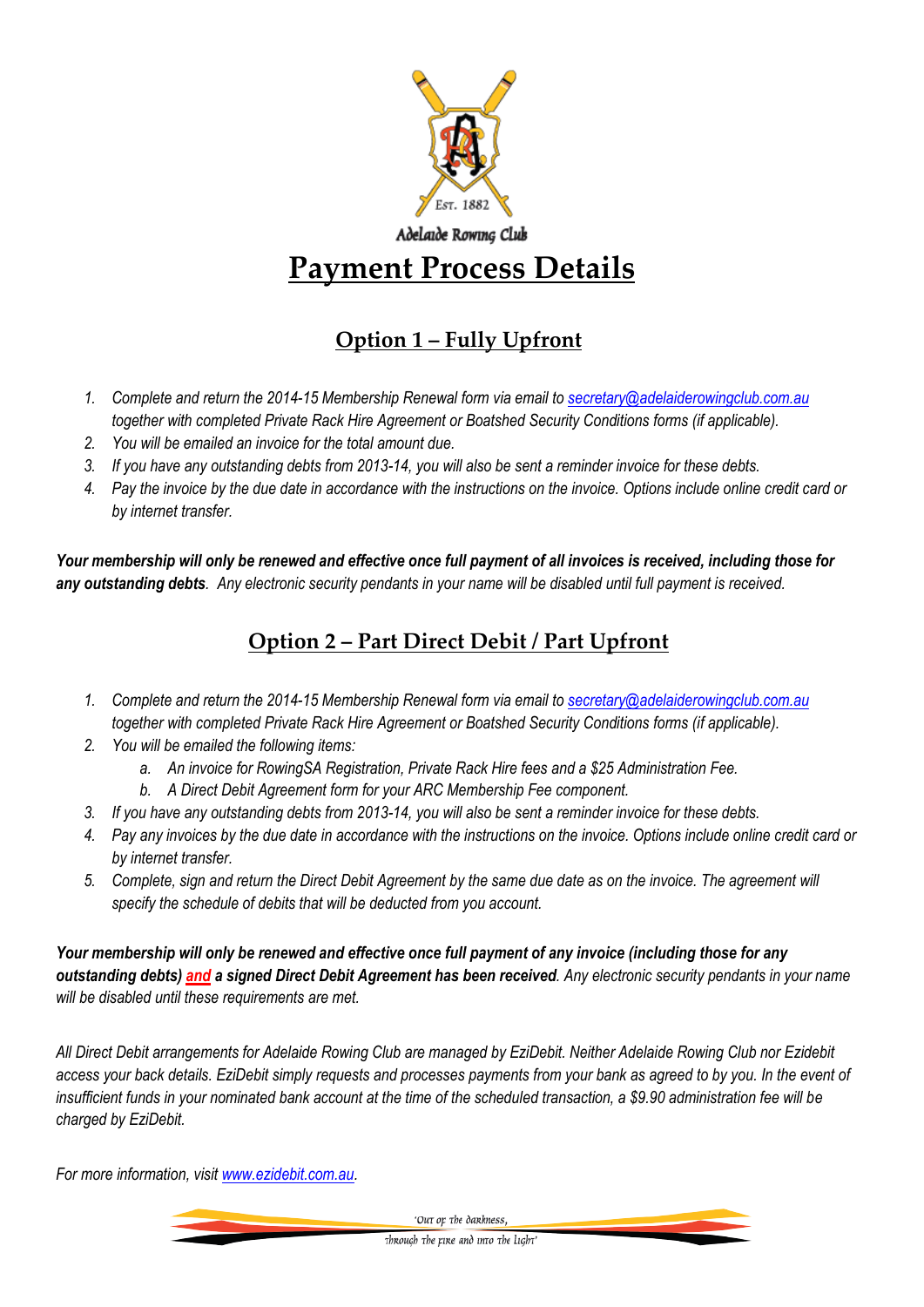

### Adelaide Rowing Club **Terms & Conditions of Membership**

*The Committee of the Adelaide Rowing Club (ARC) asks that all Members and Membership Applicants familiarise themselves with the following Terms and Conditions of Membership. By applying for or renewing membership at ARC, each Member/Applicant agrees to be bound by these Terms and Conditions, the ARC Constitution and all other ARC policies, all of which are available on the ARC website.*

#### **General Conditions**

- *1. The membership period runs from 1 September to 31 August the following year, with fees payable in advance, or by return of a signed direct debit authorisation.*
- *2. Failure by a Member to renew their membership by 1 Octoberber (i.e within 1 month after the due date) shall result in the automatic termination of their membership on this date, with subsequent loss of membership privileges.*
- *3. Pro-rata memberships are not available to renewing members, and may only offered to new applicants for membership wishing to join the Club after 1 January each year.*
- *4. With the exception of pro-rata subscriptions, Learn-to-Row and Intermediate courses, short-term memberships shall not be offered.*

#### **Admission to Membership**

- *5. Payment of membership fees must accompany the application for membership.*
- *6. Applications without payment will not be processed.*
- *7. All applications for membership are subject to Committee approval. In the unlikely event that an application is rejected by the Committee, the Applicant shall be notified in writing and all payments shall be refunded. (less any outstanding debts that may be owed to the Club in the event of a former Member seeking re-admission to membership.)*

#### **Financial Standing of Members**

- *8. All members are obligated to maintain a good financial standing with the Club at all times.*
- *9. Any member who incurs an outstanding debt to the Club (i.e. past invoice due date) shall have their membership suspended until the debt is addressed, with membership terminated once the debt is outstanding for a period of two months.*
- *10. ARC reserves the right to with-hold approval of transfer requests from ex-members to move to compete for another Club until all outstanding debts are addressed.*
- *11. Former members who leave the Club as a result of an unpaid outstanding debt shall be required to address the debt prior to re-joining the Club. In addition, the Committee reserves the right to reject applications to re-join the Club if the applicant has an outstanding debt to either ARC or to another rowing club.*

#### **Categories of Membership & Entitlements**

*12. There are four levels of membership at ARC with entitlements as per the table below:*

| <u>Category</u> | <b>Benefits</b>                                                                                |
|-----------------|------------------------------------------------------------------------------------------------|
| <b>ACTIVE</b>   | Boat & gym usage, entry into regattas, voting rights, newsletters, invitation to social events |
| SEMI-ACTIVE     | Gym usage, voting rights, newsletters, invitation to social events                             |
| NON-ACTIVE      | Voting rights, newsletters, invitation to social events                                        |
| <b>SOCIAL</b>   | Newsletters, invitation to social events                                                       |

'Our or the dankness

through the rire and into the light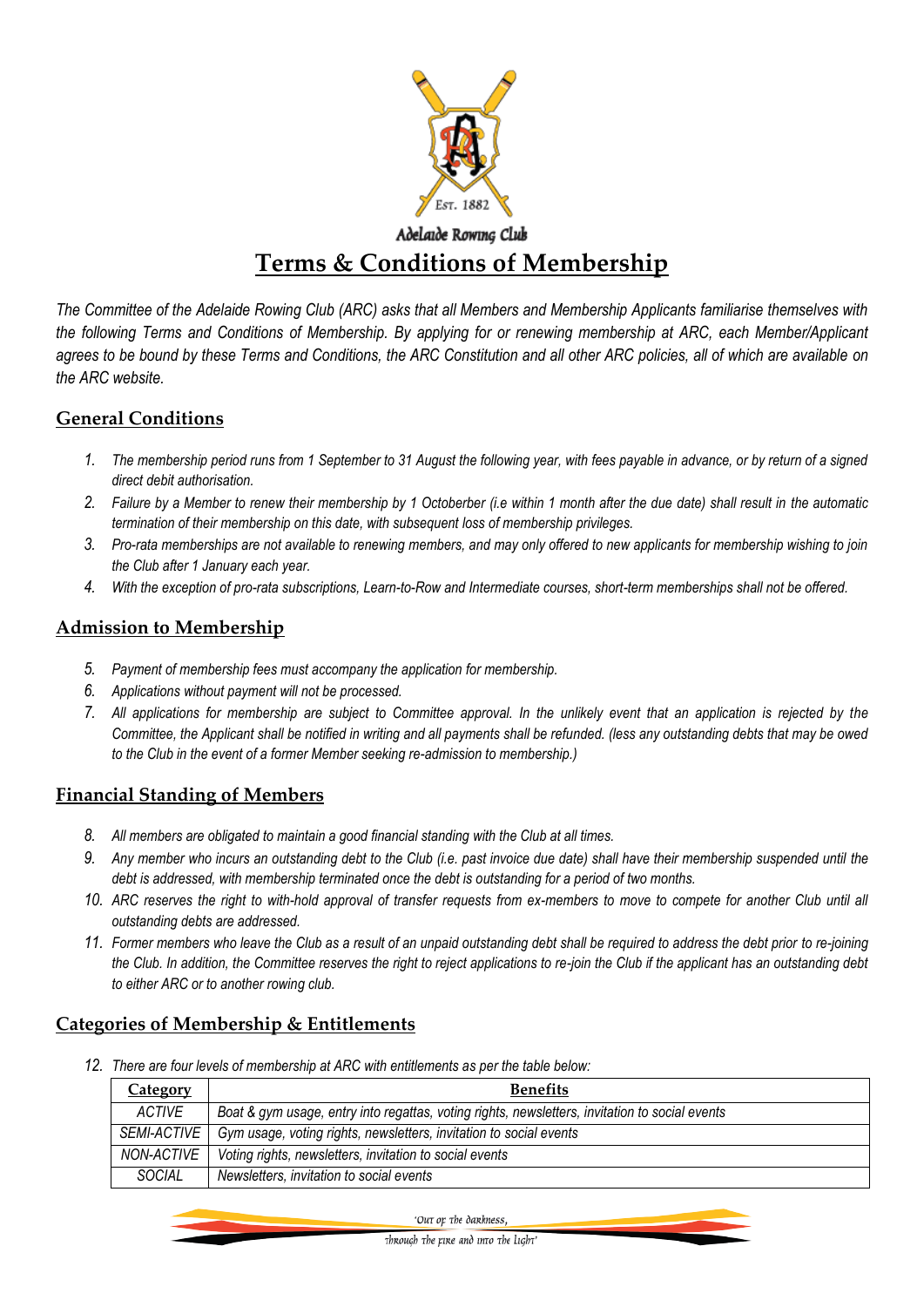

- *13. Life Members of ARC (Paid or Honorary) are considered to have the same rights as Active Members.*
- *14. I'Zingari Foundation Members are considered to have automatic Social membership of the Club. Members of the Club fulfilling Honorary Positions as defined under the Constitution are considered to have the same rights as Non-Active members. Any such member wishing to upgrade their membership to a higher category may do so by contacting the Secretary and paying the difference in membership fees.*
- *15. SASI Rowing Scholarship holders are entitled to Active Membership privileges at the same price as Semi-Active membership. However, should their scholarship be terminated at any time during the membership period, they shall be required to pay the pro-rated difference to the full Active membership rate.*
- *16. Semi-Active members are permitted to cox (both in training and competition) but are not eligible to row in any crew.*
- *17. Any member wishing to upgrade their membership part-way through the season may do so by contacting the Secretary and paying the difference in membership fees.*
- *18. No refunds for a reduction in membership category, voluntary cancellation or explusion / termination from membership shall be offered.*

#### **Equipment Usage**

- *19. Boat usage and allocation is not 'free-for-all' and is controlled by the Captain.*
- *20. The Club has a variety of boats of different size, crew weight, configuration and condition. These factors together with the crew's ability and needs of other crews are factors that affect the allocation of equipment. Certain boats may be reserved for particular crews based on ability and need.*
- *21. Members are entitled to use Club equipment only after demonstrating to the satisfaction of the Captain or their delegate that they are competent in the proper use of the equipment.*
- *22. Non-members are strictly prohibited from using ARC boats or equipment unless by prior written agreement which covers matters of usage, insurance and liability.*
- *23. Privately-owned boats are stored by members in the ARC boatshed under agreement and may not be rowed by other members without the owner's permission.*

#### **Boatshed Access & Security**

*24. Members may be issued with keys and/or electronic swipe pendants to allow independent access to the boatshed and gym in accordance with the ARC Boatshed Security Conditions (separate document).*

#### **Regattas & Competition**

- *25. Entry into regattas is managed by the Captain (or delegate) only.*
- *26. Non-financial members shall not be registered or entered into regattas under any circumstances.*
- *27. Any member wishing to compete at any regatta, including coxswains, must have a valid/current RowingSA registration. RowingSA registrations for ARC members are managed by the Secretary (or delegate).*
- *28. RowingSA registration fees, race/seat fees and any other costs associated with competition must be paid in full prior to any entries, bookings or registration requests being submitted.*
- *29. Membership subscriptions do not include any costs associated with competition, and all costs associated with participating at a regatta must be covered in full by the participating members.* 
	- *a. This includes any entry fees, accommodation, transport, boat hire, boat transport, car hire, food, petrol, flights and any other costs required to compete.*

'Out op the dankness,

through the rire and into the light